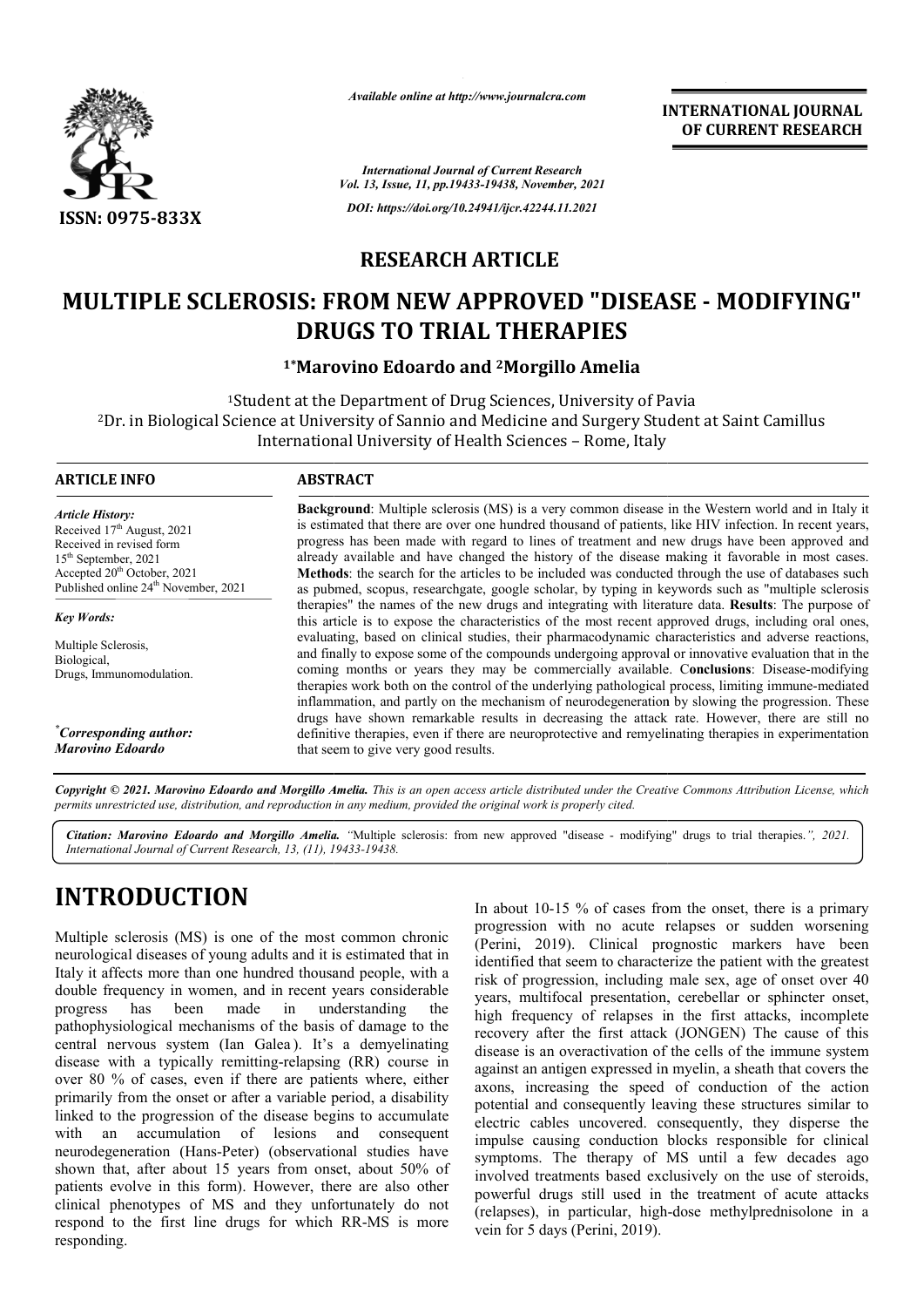However, steroids, while offering mild protection in the weeks following use, do not modify the long-term outcome by not interfering with the natural history of the disease, as well as being burdened by significant side effects in chronic use such as weight gain, metabolic disorders. and osteoporosis. Things changed thanks to the chance discovery that interferon beta (IFN), an antiviral drug, significantly reduces the clinical activity of the disease in terms of relapses and disabilities and was the first course-modifying drug and is still used on the front line in the remitting-relapsing forms (RR). Today various formulations are available, (IFN beta 1a and 1b for multiple weekly subcutaneous administration, IFN beta 1a weekly intramuscular and pegylated IFN beta 1a for subcutaneous administration every 2 weeks) (Comi, 2014) (https:// mymsaa.org/publications/msresearch-update-2020/temelimab/) however there are several problems related to the route of administration (subcutaneous or intramuscular injection) and chronic side effects such as dystyroidism, depression, cytopenias, hepatotoxicity, and flu-like syndrome. Since then, various immunomodulating drugs have been introduced which reduce disease activity by 30 to 70%. Approved treatments are commercially available today that target highly effective and specific monoclonal antibodies for immunological targets in MS. The first and still more effective today is natalizumab (Diluca, 2020), approved in 2006 and indicated as diseasemodifying monotherapy in adults with highly active relapsingremitting multiple sclerosis in the following patient groups (Comi, 2014):

People with high disease activity despite a full and adequate course of therapy with currently approved first-line immunomodulatory therapies for RR MS; people with rapidly evolving severe relapsing-remitting multiple sclerosis, defined by two or more disabling relapses in one year and with 1 or more Gadolinium-enhancing lesions on brain MRI. It's a humanized monoclonal antibody, produced in a cell line mouse by recombinant DNA technology, whose action consists in blocking the escape of T and B lymphocytes from blood vessels, inhibiting their entry into the nervous tissue. In particular, it is directed against integrin α4β1 (also called VLA-4) and acts by preventing lymphocyte adhesion and migration from the vascular bed to the site of inflammation. Integrins are a class of proteins involved in cell-cell and cellextracellular matrix interaction; in particular, in the initiation of the immune process, they regulate the adhesion of T lymphocytes to endothelial cells and their passage through these, in the extracellular matrix and then they regulate the interaction between T lymphocytes and APCs (Antigen Presenting Cells, usually dendritic cells). Inhibition of the integrin prevents the activated T lymphocyte from meeting the APC and the immune response is not activated. In this way, activated T lymphocytes undergo apoptosis (Diluca, 2020). In clinical trials, natalizumab reduced the progression of disabling effects by about half of MS and has also reduced the number of MS attacks by about two-thirds. The drug has been shown to have good efficacy on relapses and the progression of disability in people with relapsing-remitting multiple sclerosis (RR). It's administered intravenously, once a month, in a hospital setting, over approximately 1 hour, patients should then be observed after the end of the infusion for any signs and symptoms of hypersensitivity reactions. It has long been available and reimbursable, authorized for patients who have not responded to a "complete and adequate" therapeutic course with the first-line immunomodulatory therapies currently approved for RR MS, or as an alternative to patients not

previously treated with drugs immunomodulatory or immunosuppressive, but with a form of RR MS considered by the treating neurologist to be "severe and rapidly evolving". The therapy can only be carried out in the centers already identified by the Regions and already designated for the prescription of immunomodulating and immunosuppressive drugs and equipped with specifications listed in the "accreditation card" established by AIFA. The most common side effects reported by treated patients were headache (32%), nasopharyngitis (27%), fatigue (23%), urinary tract infection (16%), nausea (15%), arthralgia (14%), and dizziness (11%). Other less common effects reported by the pharmacovigilance cards are a reactivation of herpetic infections, anemia, general infusion reactions with flushing and low-grade fever, and skin rash. Multiple sclerosis centers must have experience in the diagnosis, therapy, and follow-up of patients with multiple sclerosis and have the possibility to perform an MRI examination with urgent characteristics (within 24-72 hours) in the suspicion of progressive multifocal leukoencephalopathy (PML). In addition to infusion-related side effects, cases of PML, a white matter disease due to the reactivation and virulent action of the JC virus, a papovavirus, have been described in pivotal studies. It occurs almost exclusively in people suffering from severe immunodeficiency. This virus has seroprevalence 90% of the population, has almost a latent origin of cases, and can give the disease only in the case of immunosuppression. Progressive multifocal leukoencephalopathy is characterized by nonspecific symptoms such as greater weakness, symptoms such as vision disturbances, behavioral or personality changes, memory and orientation disorders up to real pictures of mental confusion, epileptic seizures. Unfortunately, there are currently no specific antivirals; however, the symptoms may improve and the disease may stop with the recovery of the immunological capacity. If a person is being treated with natalizumab, the peripheral blood immune system has a normal response to infection, but the therapy blocks the entry into the system of cells capable of fighting JC virus infection. The prognosis of PML is very variable and can stress disability of extremely variable degrees, with clinical pictures from very mild to more severe, and in some cases death. In the case of PML that arises during treatment with natalizumab, early diagnosis and suspension of treatment are fundamental for a better prognosis: in fact, they significantly influence both the course that the infection will have and the degree of disability that can persist in people. - from very light paintings to more serious ones. It is possible to estimate the risk of PML by evaluating 3 parameters (Hutchinson, 2007): the presence of anti-JCV antibodies (people who test positive have a higher risk of developing PML; in these people, the estimated risk is 1 case of PML every 10,000 treated with natalizumab); duration of treatment (in JCV positive people, the risk increases with duration of treatment, particularly after the first 2 years of therapy) and prior treatment with immunosuppressive drugs. In people treated with natalizumab who tested positive for anti-JCV antibodies but who have not previously received immunosuppressive drug therapy, the level of antibody response (index) is associated with the level of risk of developing PML (i.e. higher antibody level there is a higher risk) (MAHAD, 2017). The drug is administered by infusion: the recommended dose is 12 mg for a day, administered in 2 courses of treatment. The initial course of treatment is for 5 consecutive days (total dose of 60 mg), while the second course, administered 12 months after the first, provides 12 mg for 3 consecutive days (total dose of 36 mg).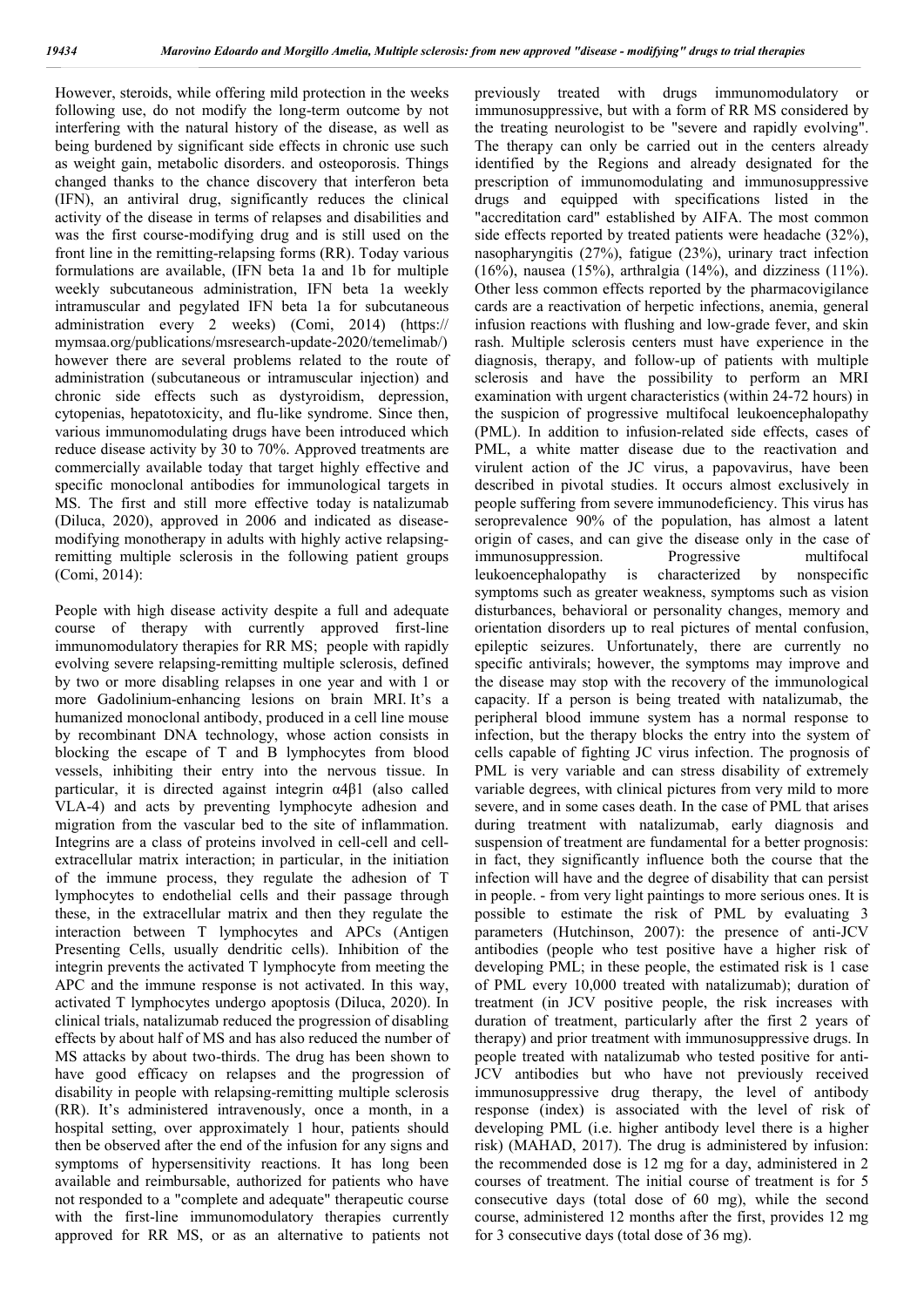In October 2008, the results of the 3-year phase II study (CAMMS223), conducted on 334 people with relapsingremitting multiple sclerosis, which compared two different dosages of alemtuzumab with interferon, were published in the New England Journal of Medicine (Coles, 2008). The analysis of the data obtained showed that after 36 months, people treated with alemtuzumab 12 mg/day had a 69% reduction in the risk of developing relapses and a 76% reduction in accumulation on sustained disability compared to the group treated with interferon. Subsequently, in 2009, during the American Academy of Neurology, the researchers announced further processing of the data from the CAMMS223 study, which showed, in the first months of treatment with alemtuzumab, a notable reduction in disability, defined by a decrease of one score point on the EDSS scale for more than six months, twice as much as in those using interferon beta-1a. Researchers suggested there that alemtuzumab treatment could halt the progression of disability and stably reverse the preexisting neurological deficit and that further phase III studies would be developed for this reason. This was followed in 2012 by the publication in Neurology of the 5-year extension of the CAMMS 223 study, which substantially confirms what was observed in the 3-year observation. Also in 2012, the results of two phase III studies, called CARE-MS I and CARE-MS II, were published in the scientific journal Lancet. In particular, the CARE-MS I study (also known as CAMMS 323, Comparison of Alemtuzumab and interferon Efficacy in Multiple Sclerosis), aimed to evaluate the efficacy and safety of alemtuzumab at a dose of 12 mg/day alone in the treatment of relapsing-remitting MS, as compared with interferon beta-1a, three times a week, subcutaneously in a population similar to that studied in CAMMS 223 but with a longer history of the disease (<5 aa). The two-year study showed that alemtuzumab reduced the frequency of relapses by about 55% compared to those taking interferon. In addition, 78% of people taking alemtuzumab had no relapse during the two years of the study compared with 59% in the interferon group. There had been no significant effects on the progression of disability 8% of those who had taken alemtuzumab and 11% of those who had taken interferon showed a worsening in disability. The CARE-MS II study (also known as CAMMS 324, Comparison of Alemtuzumab and interferon Efficacy in Multiple Sclerosis), aimed to establish the efficacy and safety of two different strengths of alemtuzumab as a treatment for relapsingremitting MS in comparison with Rebif®, in a population of patients who had a longer disease duration  $(\leq 10)$ , and EDSS <5 and who had not responded to previous immunomodulatory therapy. The study observed 667 people who continued to relapse despite treatment with beta interferon. The frequency of relapses of those taking alemtuzumab was reduced by 49% compared to those taking interferon and a significant reduction in the accumulation of sustained disability assessed at 6 months of 42% was also observed. 65% of people on alemtuzumab had no relapse during the two years of treatment compared with the interferon group (47%). In addition, there was a small improvement in the EDSS score in the alemtuzumab group compared with a small worsening in the EDSS score in the interferon group. The long-term results of an open-label study conducted on 87 patients observed for an average period of 7 years and which therefore constitutes the longest-lasting clinical experience in the use of alemtuzumab in sclerosis have recently been published by the Cambridge group. multiple; also in this population, which differs from that observed in clinical studies, alemtuzumab confirms its ability to significantly control relapses, achieving improvement or

stabilization of disability in about 60% of patients. The safety profile is favorable even if in some patients, in addition to the classic infusion reactions, there has been an increased risk of other autoimmune diseases, such as idiopathic thrombocytopenic purpura (ITP), anti-glomerular basement membrane antibody disease (anti-GBM). ) and autoimmune pathologies affecting the thyroid gland. Therefore periodic checks, such as blood count, serum creatinine, and urinalysis should be performed before the start of treatment and subsequently at monthly intervals for the 48 months following the last infusion, while thyroid function tests should be performed every 3 months, again for 48 months from the last infusion. To these monoclonal antibodies, in the last years, oral drugs with an innovative action profile have been marketed. Fingolimod was the first oral drug to be approved for RRMS and is reimbursable in Italy for highly active forms of the disease. It is a modulator of sphingosine, an antagonist of the receptor 1 expressed on lymphocytes, it reduces their migration in the CNS by trapping them inside the lymph nodes with a prevalent action on the memory T ones. Compared to placebo, it reduces relapses by over 50% but the first administration requires ECG monitoring because it can induce bradyarrhythmias (Sanford, 2014). It can also cause increased transaminases, leukopenia, and cutaneous neoplasms. Recently were then added two orally active drugs, cladribine, and dimethyl fumarate. Cladribine is a second-line drug indicated for adult patients with relapsing multiple sclerosis (MS) with high disease activity. From 2019 it's commercially available and refundable. Chemically it is an analog of deoxyadenosine and belongs to the class of antimetabolites. Once it enters the cell, being resistant to the degradative action of adenosinedeamidase, it accumulates and is transformed into the active triphosphorylatedform which interferes with DNA synthesis inducing apoptosis of the cell, especially in the lymphocytes. It is administered orally in 2 cycles, each lasting 4-5 days, based on body weight, carried out one year apart. The treatment induces a high reduction in T and B lymphocyte counts and reduces the frequency of attacks by 58% on average and the progression of disability by 47%. Induced lymphopenia causes a higher incidence of herpetic infections in particular. Dimethyl fumarate, on the other hand, is first-line therapy and is an ester of fumaric acid, used in the treatment of psoriasis. The mechanism of action is very complex and only partially clarified since it inhibits the proinflammatory activity of NFKB and activates the anti-inflammatory activity of NRF2. It is administered orally twice a day and can cause intestinal disorders and flushing. Cases of severe lymphopenia with associated PML have been reported.

**MECHANISMS OF ACTION OF NEW ORAL DRUGS IN MS:** Fingolimod acts on the system of sphingosine 1 phosphate (S1P), a major unsaturated chain amino alcohol constituent of sphingolipids of cell membranes. In the CNS sphingomyelin, cerebrosides and gangliosides are the main sphingolipids present and all derive from ceramide, in turn, derived from sphingosine (also present intracellularly due to the catabolism of the preceding ones). among all the metabolites of the sphingolipids, research has focused above all on S1P, capable of regulating various intracellular functions, survival, and proliferation, promoted by the phosphorylation of sphingosine by SphK1. Moreover S1P functions as a cytoplasmic messenger for the activation of membrane receptors coupled to g proteins (S1P is extruded from the cell through ATP-binding transporters and, once outside, binds to these receptors in an autocrine or paracrine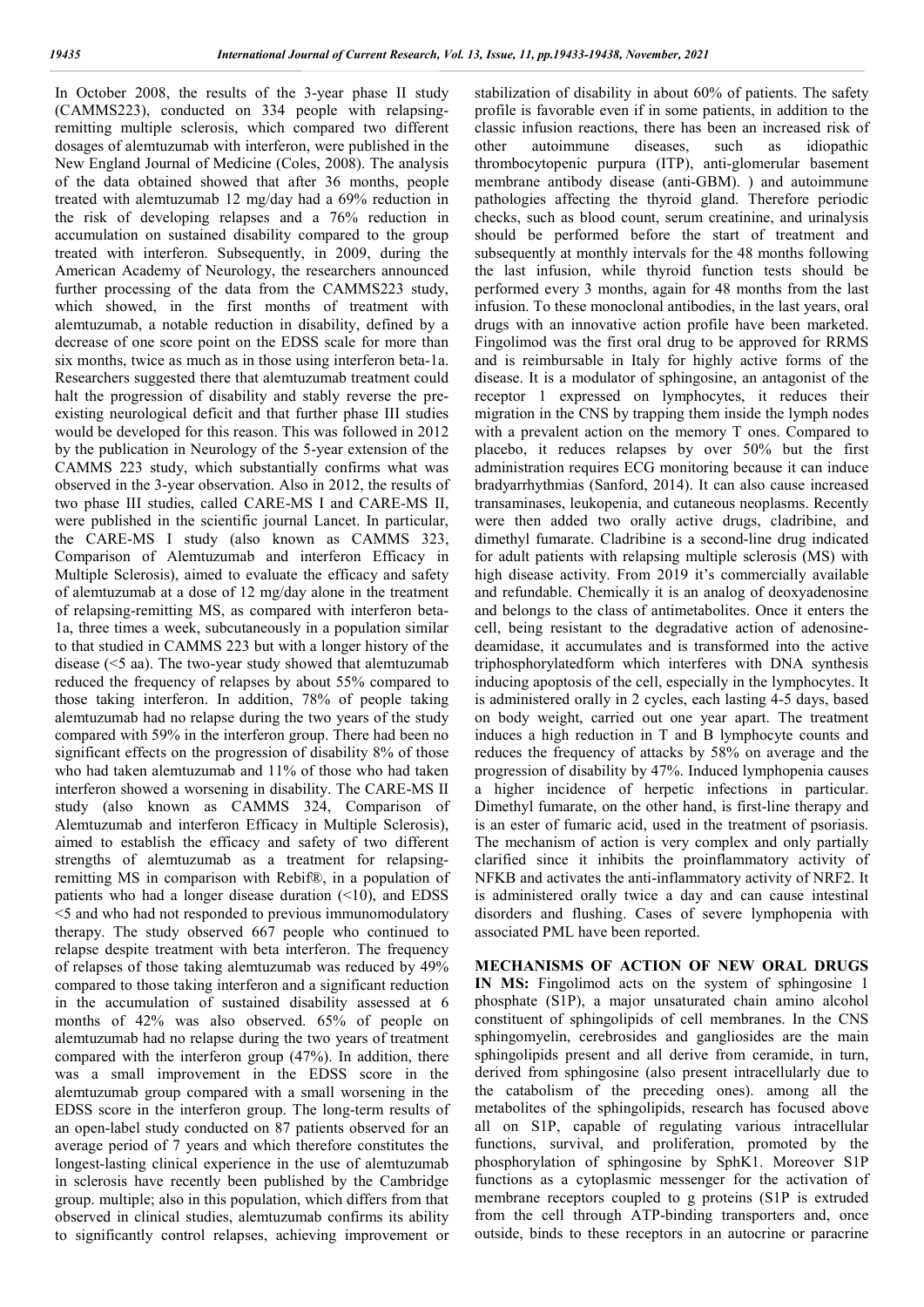modality) (Hauser, 2016). The circulation of naive B and T lymphocytes between blood and lymphoid organs is regulated by S1P, whose activation of the type 1 receptor expressed by the lymphocyte favors its exit from the lymph nodes.

When the naive cell is activated by the antigen, the S1P receptor is temporarily sequestered in the cytoplasm to keep the cell inside the lymph node and favor its clonal expansion. In addition to regulating lymphocyte trafficking, sphingosine promotes the survival of lymphocytes by protecting them from apoptosis. All CNS cells have S1P receptors including astrocytes and oligodendrocytes. Fingolimod, through internalization of the S1P receptor 1, increases the retention of autoreactive lymphocytes in the lymphoid organs by reducing their migration into the brain and this effect only affects naive and memory T cells while sparing peripheral populations. Dimethyl fumarate, on the other hand, is a derivative of fumaric acid, an intermediate in the cycle of tricarboxylic acids, capable of influencing the response of nerve cells to oxidative stress. It increases the expression of a transcription factor called Nrf2 which controls the synthesis of many intracellular enzymes with a detoxifying function. Normally Nrf2 is localized in the cytoplasm and forms a trimer with 2 molecules of a protein adapter whose cysteine residues act as a sensor of the oxidative state and, if exposed to an electrophilic environment, release Nrf2 which translocates into the nucleus and is phosphorylated with an increase in transcription of enzymes that detoxify ROS (free radicals) and increase glutathione levels. The fumarate activates this system by forming complexes with glutathione that reduce the available levels, providing a mild toxic stimulus to the cell that responds by activating this protective mechanism. The clinical effect of dimethyl fumarate is to trigger apoptosis of reactive T lymphocytes and to regulate T differentiation. it also exhibits a neuroprotective effect (Di Nuzzo, 2017; GeNeuro).

Cladribine is chemotherapy and immunosuppressive drug used initially for the treatment of hairy cell leukemia. Its chemical name is 2-chlorodeoxyadenosine (2CDA). As an analog of purines, it chemically mimics the nucleotide adenosine and inhibits the enzyme adenosine deaminase, which intervenes in the cell's ability to process DNA. It is easily destroyed by cells except for blood cells, thus ensuring few side effects and great precision in the therapeutic target. it is administered parenterally in the treatment of leukemia and tablets only for RRMS. The recommended dose is 3.5 mg/kg body weight over 2 years, given as 1 treatment cycle per year where Each cycle consists of 2 weeks of treatment, one at the beginning of the first month and one at the beginning of the second month of the corresponding treatment year. Each week of treatment consists of 4 or 5 days in which the patient takes one or two tablets as a single daily dose, based on body weight. After the completion of the 2 cycles, no further administration is required in the following 3 or 4 years. A replacement of the chlorine in the ring purine protects cladribine from degradation by adenosine deaminase and thus increases the intracellular residence time of the prodrug cladribine. The subsequent phosphorylation of the cladribine to the active triphosphate form, 2-chlorodeoxyadenosine triphosphate (Cd-ATP), is particularly effective in lymphocytes, due to the constitutively elevated levels of deoxycytidine kinase (DCK) and relatively low levels of 5'-nucleotidase (5'-NTase). A high DCK / 5'- NTase ratio favors the accumulation of Cd-ATP and makes lymphocytes particularly susceptible to cell death. Because of a lower DCK / 5'-NTase ratio, other cells of bone marrow

origin are less affected than lymphocytes. DCK is the enzyme limiting the rate of conversion of the prodrug cladribine into the form of active triphosphate, resulting in selective depletion of dividing and non-dividing T and B cells. The main mechanism of action of Cd-ATP that induces apoptosis has direct and indirect effects on DNA synthesis and mitochondrial function. In dividing cells, Cd-ATP interferes with DNA synthesis through the inhibition of ribonucleotide reductase and competes with deoxyadenosine triphosphate for incorporation into DNA by DNA polymerases. In resting cells, Cladribine induces single-stranded DNA breaks, rapid consumption of nicotinamide adenine dinucleotide, ATP depletion, and cell death. It has been shown that cladribine exerts a long-term effect through its action on a target preferential represented by lymphocytes and autoimmune processes involved in the pathophysiology of SM. Across studies, the largest proportion of patients with grade 3 or 4 ( $\leq$ 500 to 200 cells / mm<sup>3</sup> or  $\leq$ 200 cells / mm<sup>3</sup>) was observed 2 months after the first dose of cladribine each year, indicating that there is a time gap between plasma concentrations of cladribine and maximal hematological effect Treatment with oral cladribine results in rapid reduction of CD4 + and CD8 + T cells circulating.  $CDS + T$  cells exhibit less marked reduction and faster recovery compared to CD4 + T cells, resulting in a temporary reduction in the CD4 / CD8 ratio.

New drugs or interesting new combinations are currently being tested. Among the various molecules undergoing studies, simvastatin should be mentioned, an oral drug where antiinflammatory and neuroprotective effects are exploited in the field of multiple sclerosis. For example, the combination of simvastatin with traditional interferon-based therapies has been studied and the studies differ. The SIMCOMBIN Study is a multi-center, placebo-controlled randomized phase 4 trial conducted on 307 naïve-treatment people, where the authors set out to verify the safety, tolerability, and efficacy of low doses of atorvastatin, as a combined treatment with betainterferon 1a (Sorensen, 2011). After starting treatment with interferon beta, patients were randomly assigned (in computergenerated blocks of four patients) to simvastatin 80 mg per day or placebo for 1-3 years. Patients and treating and evaluating physicians were masked to treatment allocation. The primary outcome measure was the annual rate of documented relapses. Patients were randomly assigned to interferon beta plus simvastatin ( $n=151$ ) or plus placebo ( $n=156$ ); the study found no beneficial effect of simvastatin as add-on therapy to interferon beta-1a but they can not exclude that combination of other statins with other disease-modifying drugs still could be beneficial. In a review published in 2014, the authors analyzed the main mechanisms potentially related to the neuroprotective properties of statins such as antioxidant effects, regulation of nitric oxide production, and modulation of the enzyme eNOS and matrix metalloproteases (MMPs) that play an important role in the immunomodulatory effects of statins.From the analysis of the various studies under review, the immunomodulatory properties of statins emerged in some studies conducted on animal models, which could bring a benefit in the treatment of neuro-inflammatory disorders such as MS. In addition, a small open-label study with simvastatin (80mg per day for 6 months) in relapsing-remitting MS showed a decrease of approximately 45 percent in mean number and mean volume from the analysis of magnetic resonance data. of contrast-enhancing lesions in treated people.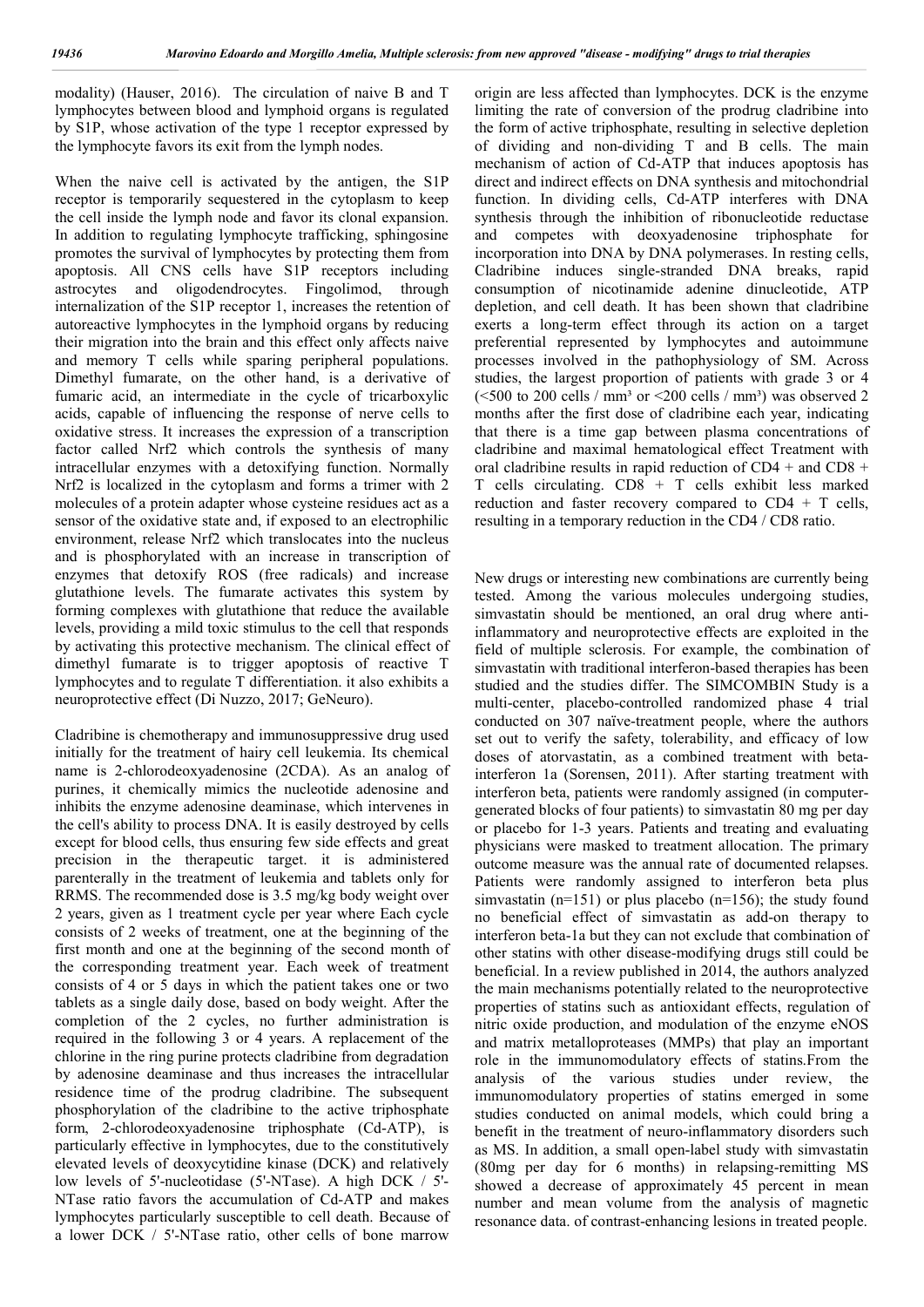An Iranian study of combined therapy between interferon beta 1a and atorvastatin involved 95 people with MS, divided into two groups. the first in treatment with intramuscular interferon beta-1a, the second in treatment with atorvastatin (40mg per day) associated with interferon beta-1a for 18 months. No significant differences were observed between the two groups regarding clinical parameters assessed by EDSS and nonmagnetic resonance imaging, while some hematochemical parameters, including  $\overline{IL-17}$ , TNF- $\alpha$ , and lymphocyte proliferation, were significantly decreased compared to the control group. In 2019, Diroximel fumarate was approved in the USA, a molecule similar to dimethyl fumarate and in the human body the two molecules are converted into monomethyl fumarate, however, it is believed that diroximel fumarate may have fewer side effects on the gastrointestinal level(12); is marketed in tablets to be taken twice a day and the most frequently reported side effects are flushing, abdominal pain, diarrhea, and nausea (events reported for dimethyl fumarate which is the same metabolite as diroximel fumarate but to a greater extent). In January 2021 the manufacturer applied for authorization of the drug, as a treatment for relapsing-remitting MS, to the EMA. Another oral drug available shortly will be Ozanimod, a sphingosine 1-phosphate receptor modulator (S1PR), in tablets to be taken once a day. Compared to fingolimod, the initial temporary lowering of the heart rate should not occur (JONGEN); 1346 people with relapsing MS were involved in the Phase III Sunbeam study. Participants took one of two doses of ozanimod or interferon beta 1a for one year. For the group taking 0.5 mg of ozanimod, the annual relapse rate was 0.24, a 31% reduction compared to interferon. For the group taking 1.0 mg of ozanimod, the relapse rate was 0.18, which represents a 48% reduction compared to interferon. Compared to interferon, both dosages of ozanimod also reduced the number of new active lesions observed on MRI. authorized by the FDA in March 2020, it can be prescribed for relapsing forms of MS including CIS, classic relapsing-remitting forms and secondary progressive forms in which disease activity is present (Swallow, 2020).

In November 2020 AIFA entered ozanimod in the class of drugs called C, dedicated to drugs not yet evaluated for reimbursement purposes. Ponesimod also belongs to the same class of drugs to which fingolimod belongs, therefore it acts by binding to the sphingosine 1-phosphate receptor (S1P) which is present on the surface of lymphocytes, binding to them to ensure that they are retained in the lymph nodes and therefore cannot reach the central nervous system. It is taken in tablets, one a day, while the experimental therapies for the re-induction of remyelination seem very interesting, including a derivative of vitamin A, Bexarotene, the object of phase 2 study, and other molecules such as Temelimab, Ibudilast, clemastina, bexaroteneand opicinumab. Temelimab is a monoclonal antibody designed to prevent inflammation and damage to the myelin sheath that insulates nerve cells by attacking the envelope protein (Env) of the endogenous human retrovirus MSRV. In fact, MS is a disease in whose pathogenesis, which still remains in some respects unknown, various infectious factors, especially viral, have been proposed as co-factors in the abnormal immunological hyperactivation, but the exact causal relationship between viral infections and this pathology still remains to be understood. Among the proposed factors are the Epstein Barr virus (EBV) and two members of the W family of human endogenous retroviruses (HERV), the multiple sclerosis retrovirus (MSRV) and the element ERVW-1, which expresses only the protein of envelope (pericapsid) of the virus, called Syncithin-1. As for the EBV virus, there are many studies that support its association with MS. In fact, the risk of onset is low in subjects who are serologically EBVnegative, and the scientific community agrees on two links between EBV and MS:

- Having become late infected with EBV, becoming ill with infectious mononucleosis (associated with a 2-4 fold increase in MS risk)(24)
- Having had, before the onset of MS, a high titre of antibodies directed against EBV nuclear antigens (EBNA, Epstein-Barr nuclear antigens).

One potential cause of demyelination attacks is the activation of MS-associated retrovirus or MSRV, a virus that is commonly present, but inactive, in the genome. When active, MSRV produces a protein called MSRV-envelope protein, or MSRV-Env, which triggers an immune response. The presence of MSRV-Env in MS has been confirmed in MS brain lesions. Temelimab is an antibody that researchers designed to specifically target MSRV-Env, preventing it from inducing an immune response. This drugis an IgG4 totally human monoclonal antibody that blocks the effect of a protein found in MS brain lesions who have been shown to stress inflammation and reduce remyelination. Clinical trial results suggest that this drug may promote remyelination.Temelimab, like all monoclonal antibody, is administered parenterally once a month and more importantly, to date, patients who have taken it have reported no significant side effects(15). However, we are obviously always talking about phase II therapies, as they are subject to continuous development, although they have proved very effective in reducing relapses but with little effect on the long-term course of disability(22). What will certainly need to be changed in phase 3 will be the administration of the optimal dose, the key image of this analysis. Indeed, in this study, it was found that temelimab would likely mask the neuroprotective effects of this drug in patients (Anti) (Low Temelimab).

## **BIBLIOGRAPHY**

- Perini P, Rinaldi F, Gallo P (2019) malattie infiammatorie demielinizzanti del SNC. In :Angelini C, Battistin L. Neurologia clinica. Società editrice esculapio. pp. 246- 250
- Comi G, Moiola L (2014) Sclerosi multipla e varianti. In :Sghirlanzoni A. terapia delle malattie neurologiche. Springer Milan. pp 101-107
- Diluca M, Gardoni F, Marcello E (2020) Farmaci per il sistema nervoso centrale. In: Vegeto E, Maggi A. farmaci biotecnologici aspetti farmacologici e clinici. Casa editriceambrosiana. pp 375-378
- Hutchinson M. (2007). Natalizumab: A new treatment for relapsing remitting multiple sclerosis. *Therapeutics and clinical risk management*, *3*(2), 259–268. https://doi.org/10.2147/tcrm.2007.3.2.259
- Barone P, Bonuccelli U (2021) neurologia clinica per studenti e medici di medicina generale. Idelson-gnocchi
- Capasso, N., Nozzolillo, A., Scalia, G., Lanzillo, R., Carotenuto (2021). Ocrelizumab depletes T-lymphocytes more than rituximab in multiple sclerosis. *Multiple sclerosis and related disorders*, *49*, 102802. https://doi.org/10.1016/j.msard.2021.102802